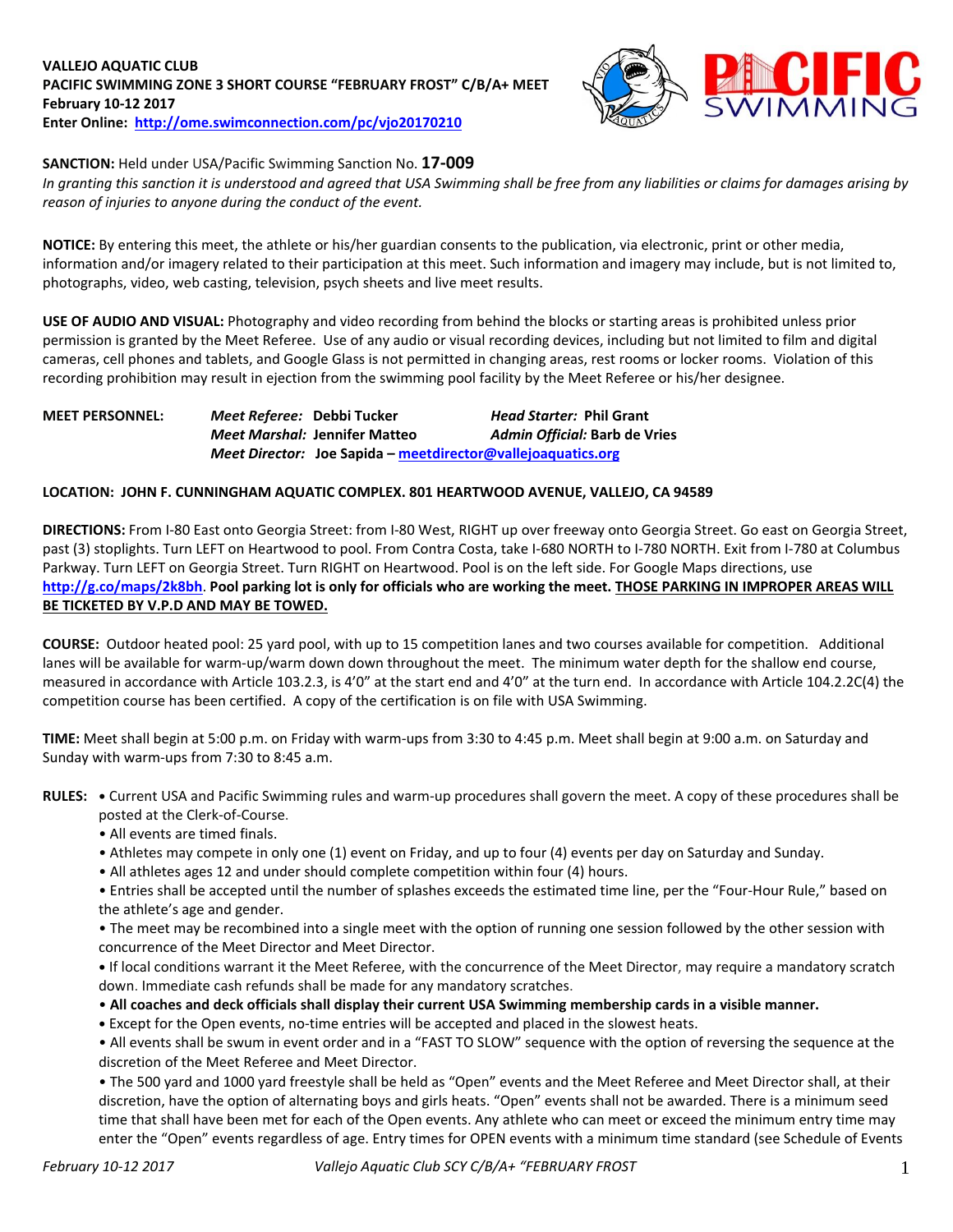listed on page 5) which cannot be proven using the Pacific Swimming database may be verified by a complete set of meet results or verified by the athlete's coach, either of which may be presented upon check -in. (Refer to Pacific Swimming Rule 4A2).

- Athletes entering the 400 I.M. shall have met the minimum seed time.
- Athletes entering the 500 yard and 1000 yard freestyle events shall provide their own timers and lap counters.

**RELAYS**: All relay athletes must be entered in an individual event in the meet.

**ATTENTION HIGH SCHOOL ATHLETES:** If you are a high school athlete in season, you need to be Unattached from this meet. It is the athlete's responsibility to be Unattached from this meet. You can un-attach at the meet if necessary. This does not apply to athletes swimming under the rules of the Nevada Interscholastic Activities Association (NIAA).

**UNACCOMPANIED ATHLETES:** Any USA Swimming athlete-member competing at the meet shall be accompanied by a USA Swimming member-coach for the purposes of athlete supervision during warm-up, competition and warm-down. If a coach-member of the athlete's USA Swimming Club does not attend the meet to serve in said supervisory capacity, it is the responsibility of the athlete or the athlete's legal guardian to arrange for supervision by a USA Swimming member-coach. The meet director or meet referee may assist the athlete in making arrangements for such supervision; however, it is recommended that such arrangements be made in advance of the meet by the athlete's USA Swimming Club Member-Coach.

**RACING STARTS:** Any athlete entered in the meet shall be certified by a USA Swimming member-coach as being proficient in performing a racing start, or shall start each race from within the water. When unaccompanied by a USA Swimming member coach, it is the responsibility of the athlete or the athlete's legal guardian to ensure compliance with this requirement.

**RESTRICTIONS:** • Smoking and the use of other tobacco products is prohibited on the pool deck, in the locker rooms, in spectator

- seating on standing areas and in all areas used by athletes, during the meet and during warm-up periods.
- Sale and use of alcoholic beverages is prohibited in all areas of the meet venue.
- No glass containers are allowed in the meet venue.
- No propane heater is permitted except for snack bar/meet operations.
- All shelters shall be properly secured.
- Changing into or out of swimsuits other than in locker rooms or other designated areas is prohibited.
- No pets allowed on deck, other than service assistance animals.

• Destructive devices, to include but not limited to, explosive devices and equipment, firearms (open or concealed), blades, knives, mace, stun guns and blunt objects are strictly prohibited in the swimming facility and its surrounding areas. If observed, the Meet Referee or his/her designee may ask that these devices be stored safely away from the public or removed from the facility. Noncompliance may result in the reporting to law enforcement authorities and ejection from the facility. Law enforcement officers (LEO) are exempt per applicable laws.

• Operation of a drone, or any other flying apparatus, is prohibited over the venue (pools, athlete/coach areas, spectator areas and open ceiling locker rooms) any time athletes, coaches, officials and/or spectators are present.

• Pop-ups and tents will not be allowed on deck, except at the west end of the pool. For fire and Safety purposes, the coaches' area is for coaches only. Athletes may check in with their coaches but cannot stay there.

# **ELIGIBILITY:** • Athletes shall be current members of USA Swimming and enter their name and registration number on the meet entry card exactly as they are shown on their Registration Card. If this is not done, it may be difficult to match the athlete with the registration database. The meet host shall check all athlete registrations against the SWIMS database and if not found to be registered, the Meet Director shall accept the registration at the meet (a \$10 surcharge shall be added to the regular registration fee). Duplicate registrations shall be refunded by mail.

• Athletes in the "A" Division shall have met at least the listed USA Swimming Motivational "A" minimum time standard. Athletes in the "B" Division shall have met at least the listed "B" minimum time standard. All entry times slower than the "B" time standard shall be in the "C" Division.

• Entries with **"NO TIME" will be accepted (Exception-open Events, 400 I.M, see rules).** 

• Entry times submitted for this meet may be checked against a computer database and may be changed in accordance with Pacific Swimming Entry Time Verification Procedures.

• Disabled athletes are welcome to attend this meet and should contact the Meet Director or Meet Referee regarding any special accommodations on entry times and seeding per Pacific Swimming policy.

- Athletes 19 years of age and over may compete in the meet for time only, no awards.
- Age on the first day of the meet shall determine the athlete's age for the entire meet.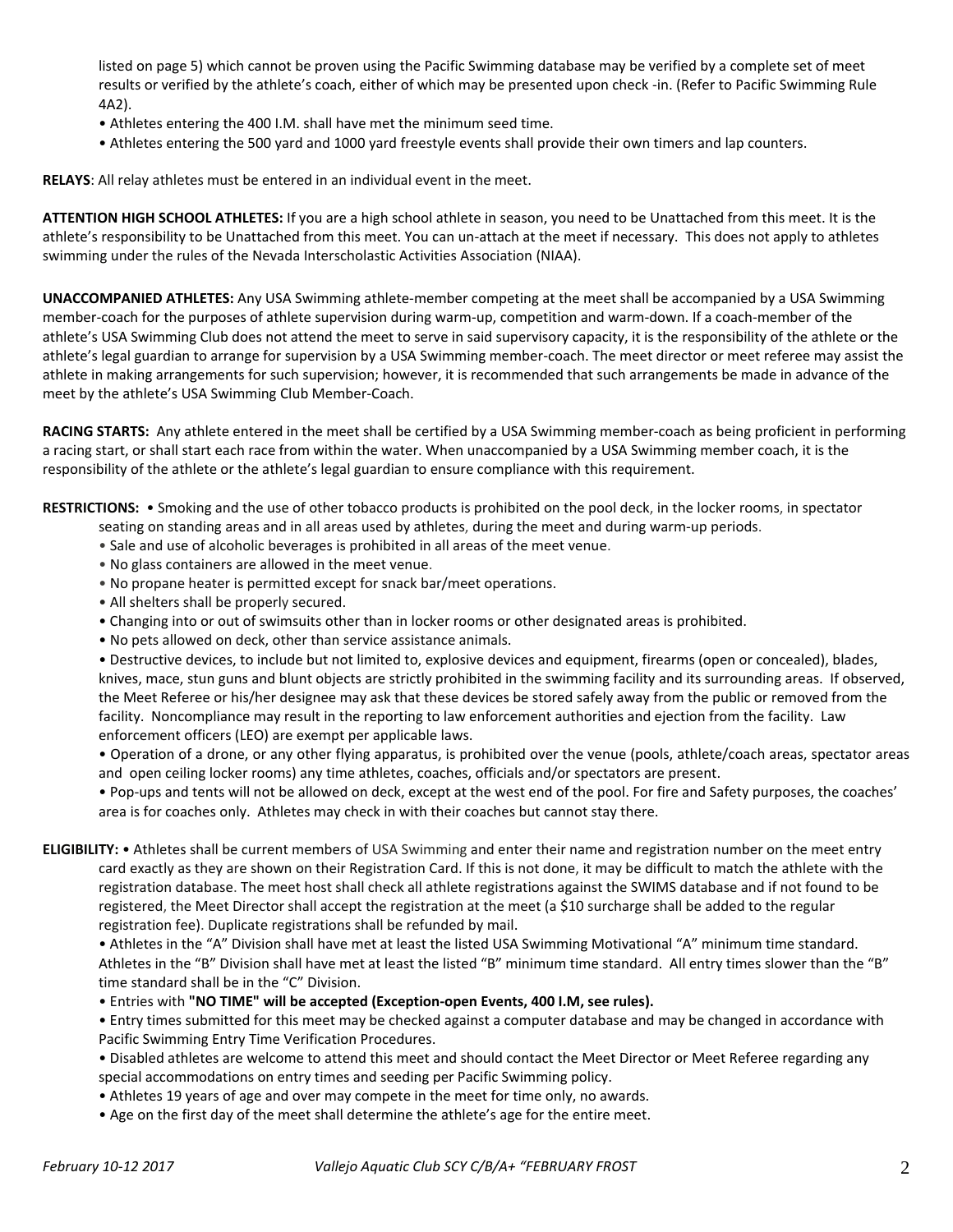**ENTRY PRIORITY:** Entries from members of Zone 3 clubs (including unattached athletes training with those clubs) postmarked or entered on line by January 2, 2017 shall be given first priority for acceptance to the meet. All entries from other zones in Pacific Swimming or from other LSC's, postmarked or entered on line by the entry deadline shall be considered in the order they are received. In addition to Zone 3 clubs, athletes who are members of or train with the following team may enter during the entry priority period: Hills Hurricane Swim Team.

**ENTRY FEES:** \$4.00 per event plus an \$8.00 participation fee per athlete. Relay fee is \$9.00 per entry. Entries shall be rejected if payment is not sent at time of request. No refunds shall be made except mandatory scratch downs.

**ONLINE ENTRIES:** To enter online go to **<http://ome.swimconnection.com/pc/vjo20170210>**to receive an immediate entry confirmation. This method requires payment by credit card. Swim Connection, LLC charges a processing fee for this service, equal to \$1 per athlete plus 5% of the total Entry Fees. Please note that the processing fee is a separate fee from the Entry Fees. If you do not wish to pay the processing fee, enter the meet using a mail entry. **Entering online is a convenience, is completely voluntary, and is in no way required or expected of an athlete by Pacific Swimming.** Online entries shall be accepted through **January 30, 2017**

**MAILED OR HAND DELIVERED ENTRIES**: Entries shall be on the attached consolidated entry form. Forms shall be filled out completely and printed clearly with athlete's best time. Entries shall be postmarked by midnight on **January 30, 2017**, or hand delivered by 6:30 p.m. on **January 30, 2017**. No late entries shall be accepted. Requests for confirmation of receipt of entries should include a self-addressed envelope.

**Make check payable to**: "Vallejo Aquatic Club" or "VJO"

| Mail entries to: | VJO Meet Director      | <b>Hand Deliver entries to:</b> VJO Meet Director |                              |
|------------------|------------------------|---------------------------------------------------|------------------------------|
|                  | Re: Swim Meet Entries  |                                                   | <b>Re: Swim Meet Entries</b> |
|                  | P.O. Box 5846          |                                                   | 801 Heartwood Avenue         |
|                  | Vallejo, CA 94591-5846 |                                                   | Vallejo, CA 94589            |

**CHECK-IN:** The meet shall be deck seeded. Athletes shall check-in at the Clerk-of-Course. No event shall be closed more than 30 minutes before the scheduled start of the session. Close of check-in for all individual events shall be no more than 60 minutes before the estimated time of the start of the first heat of the event. Athletes who do not check in shall not be seeded and shall not be allowed to compete in that event.

**SCRATCHES:** Any athletes not reporting for or competing in an individual timed final event that they have checked in for shall not be penalized. Athletes who must withdraw from an event after it is seeded are requested to inform the referee immediately.

**AWARDS:** Ribbons shall be awarded to 1st through 8th place finishers in the A+, B and C divisions for each event and age group. 13 & Over events shall be awarded as 13-14 and 15-16, 17-18 Age Groups. Ribbons shall be awarded to 1<sup>st</sup> through 3<sup>rd</sup> place finishers in each relay and age group. Athletes aged 19 and over shall not be awarded. "A" medals shall be awarded to athletes achieving new "A" times swum during this meet only. Open events shall not be awarded.

**AWARDS SHALL BE PICKED UP ON SUNDAY BY A CLUB'S COACH OR REPRESENTATIVE. AWARDS SHALL NOT BE MAILED. AWARDS THAT ARE NOT PICKED UP AT THE MEET (ONLY FOR ZONE 3 CLUBS) SHALL BE AVAILABLE AT THE NEXT ZONE 3 BOARD MEETING. NON ZONE 3 CLUBS AND UNATTACHED ATHLETES SHALL COORDINATE WITH THE AWARDS DESK FOR PICK UP &/OR DELIVERY OF AWARDS AND FOR THOSE AWARDS NOT PICKED UP, PRE-PAID ENVELOPES MUST BE PROVIDED. AWARDS SHALL NOT BE INDIVIDUALLY DISTRIBUTED THROUGHOUT THE MEET.**

**ADMISSION:** Free. A three-day program will be available for \$5.00.

**SNACK BAR & HOSPITALITY:** A snack bar will be available throughout the competition. Coaches and working deck officials will be provided lunch. Hospitality will serve refreshments to timers and volunteers.

**MISCELLANEOUS:** No overnight parking is allowed. Facilities will not be provided after meet hours.

**MINIMUM OFFICIALS**: At least seven days prior to the start of the meet, meet management (Meet Director and/or Meet Referee) shall contact a representative from each club participating in the meet, and provide a preliminary inventory of the officials that club is required to provide for each session. Each club shall, by the start of the meet, provide to the Meet Director or designee a list of Officials who have agreed to represent that club during each session of the meet.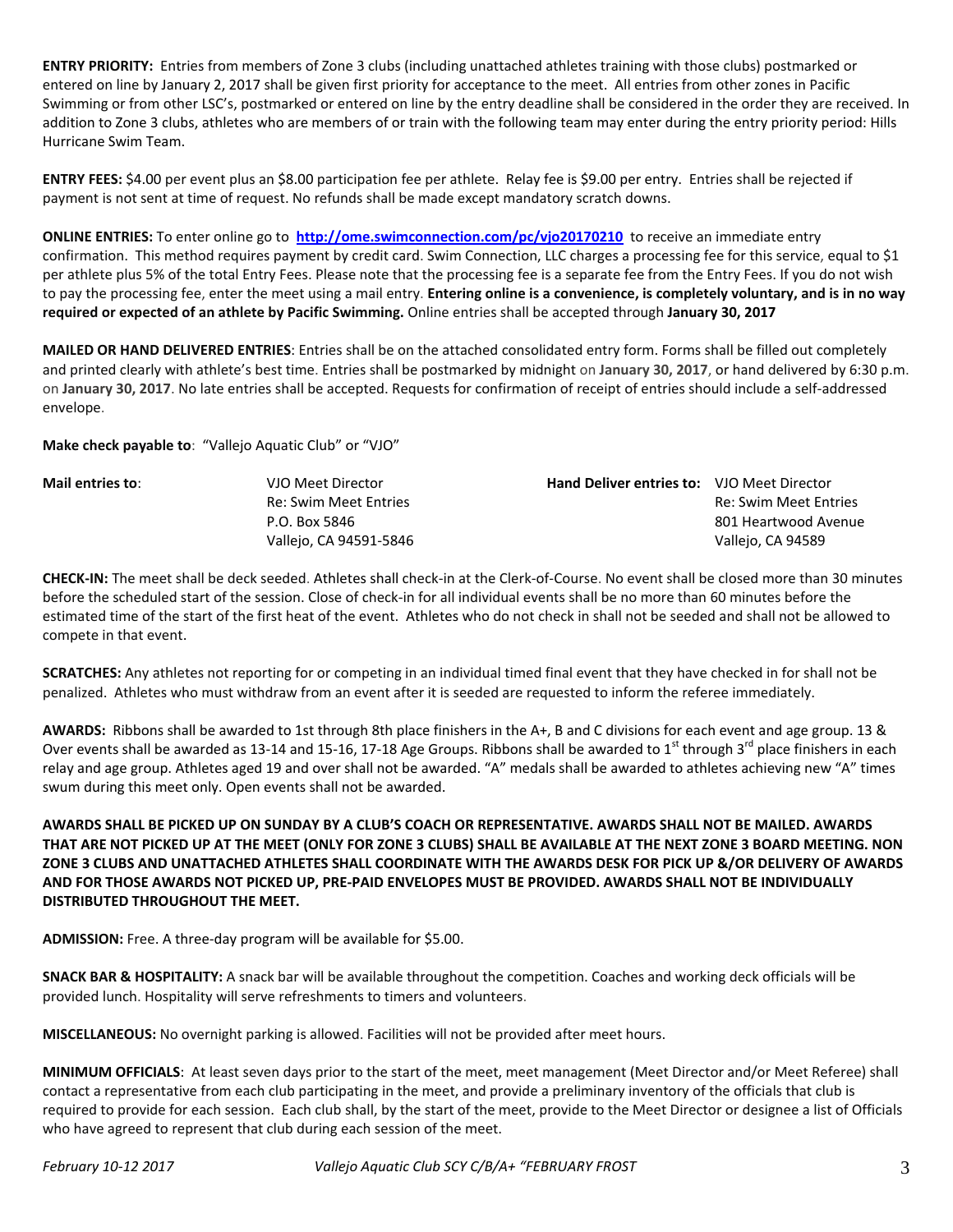At the meet, meet management shall conduct an inventory of officials, and shall compare the number of athletes entered in each session by each club with the number of officials present representing each club. If meet management certifies that a club has not provided sufficient officials for any session of the meet in accordance with the table below, excluding finals in a prelims and finals meet, the club shall be fined \$100 per missing official per session of the meet.

| Club athletes entered in session | Trained and carded officials required |
|----------------------------------|---------------------------------------|
| $1 - 10$                         |                                       |
| $11 - 25$                        |                                       |
| 26-50                            |                                       |
| $51 - 75$                        |                                       |
| 76-100                           |                                       |
| 100 or more                      |                                       |

\*Zone 3 shall include assigned and working Colorado, Intermediary/ Chief Timing Judge, and Computer operator in the count of officials for a session although these positions are not carded. Zone 3 shall accept uncarded Trainees in the count of officials for up to two sessions. Clubs may use officials "borrowed" from other clubs, or unattached officials at the meet who agree, to fulfill their obligation under the rule.

#### **EVENT SUMMARY**

| <b>FRIDAY</b>    |           |           |           |  |  |  |  |  |  |
|------------------|-----------|-----------|-----------|--|--|--|--|--|--|
| 8 & UN           | $13$ -UP  |           |           |  |  |  |  |  |  |
| <b>1000 FREE</b> | 200 IM    | 200 IM    | 1000 FREE |  |  |  |  |  |  |
|                  | 1000 FREE | 1000 FREE |           |  |  |  |  |  |  |

|                 | <b>SATURDAY</b> |                 |                 | <b>SUNDAY</b> |                |                |            |  |  |
|-----------------|-----------------|-----------------|-----------------|---------------|----------------|----------------|------------|--|--|
| 8 & UN          | $9 - 10$        | 11-12           | $13$ -UP        | 8 & UN        | $9 - 10$       | 11-12          | $13$ -UP   |  |  |
| 50 Free         | 50 Free         | 50 Free         | 200 I.M.        | 50 Back       | 50 Back        | 50 Back        | 200 Free   |  |  |
| 50 Fly          | 50 Fly          | 50 Fly          | 200 Breast      | 25 Fly        | <b>100 Flv</b> | <b>100 Fly</b> | 100 Back   |  |  |
| 25 Back         | 100 Back        | 100 Back        | <b>100 Flv</b>  | $100$ I.M.    | 100 I.M.       | 100 I.M.       | 200 Fly    |  |  |
| 25 Breast       | 50 Breast       | 200 Free        | 200 Back        | 50 Breast     | 100 Breast     | 100 Free       | 50 Free    |  |  |
| 100 M.R.        | 200 M.R.        | 100 Breast      | 100 Free        | 25 Free       | 100 Free       | 50 Breast      | 100 Breast |  |  |
| <b>500 Free</b> | <b>500 Free</b> | 200 M.R.        | 200 M.R.        | 100 F.R.      | 200 F.R.       | 400 I.M.       | 400 I.M.   |  |  |
|                 |                 | <b>500 Free</b> | <b>500 Free</b> |               |                | 200 F.R.       | 200 F.R.   |  |  |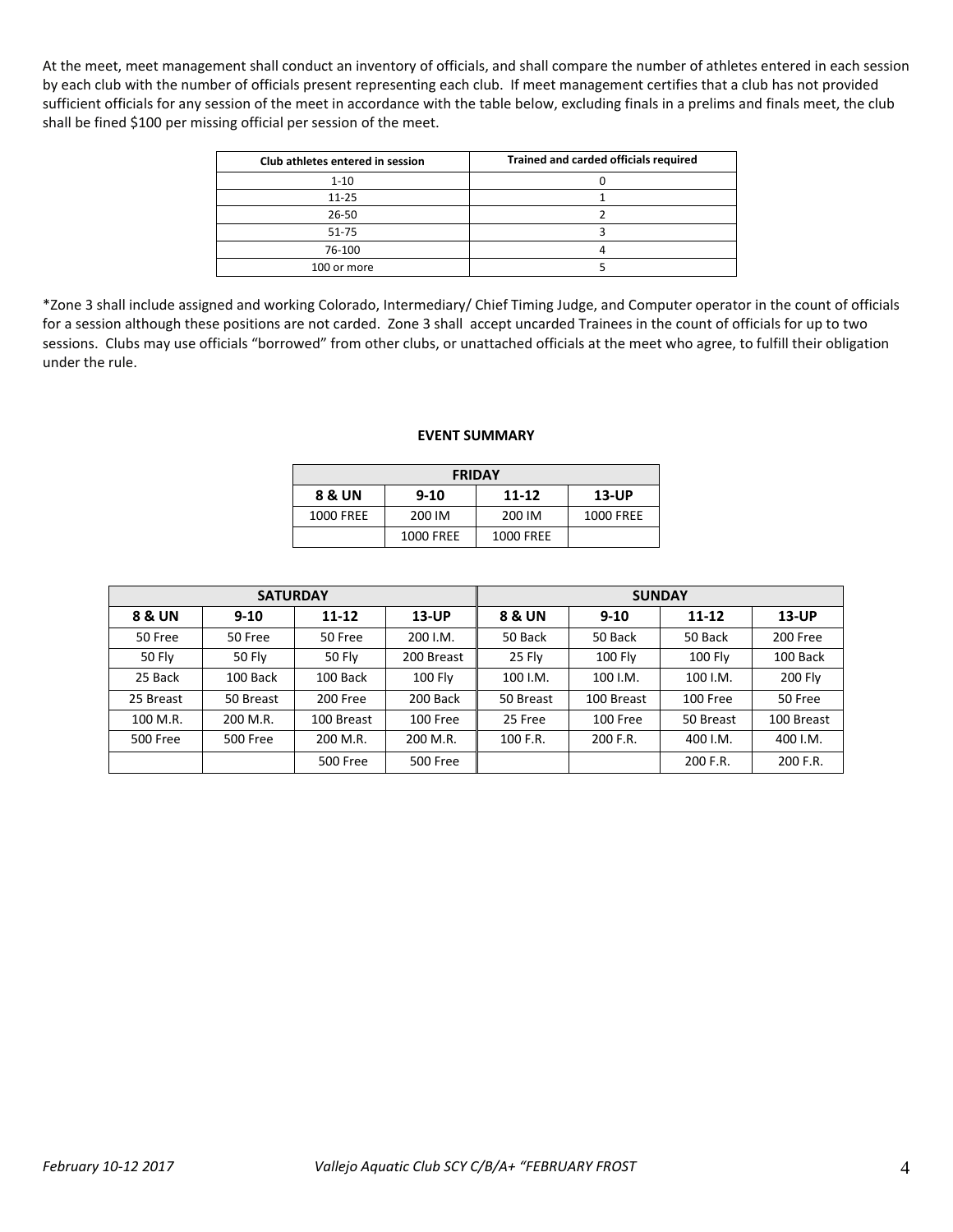# **VALLEJO AQUATIC CLUB SCY C/B/A+ SCHEDULE OF EVENTS**

|              | FRIDAY                                 |                |          | SATURDAY                                           |          |                   | SUNDAY                                  |          |  |  |
|--------------|----------------------------------------|----------------|----------|----------------------------------------------------|----------|-------------------|-----------------------------------------|----------|--|--|
|              | February 10, 2017                      |                |          | February 11, 2017                                  |          | February 12, 2017 |                                         |          |  |  |
| Girls        | <b>Event Description</b>               | Boys           | Girls    | <b>Event Description</b>                           | Boys     | Girls             | <b>Event Description</b>                | Boys     |  |  |
|              | and Age Group                          |                |          | and Age Group                                      |          |                   | and Age Group                           |          |  |  |
| $\mathbf{1}$ | 9-10 200 I.M.                          | $\overline{2}$ | 101      | 9-10 50 Free                                       | 102      | 123               | 8 & U 50 Back                           | 124      |  |  |
| 3            | 11-12 200 I.M.                         | 4              | 103      | 8 & U 50 Free                                      | 104      | 125               | 9-10 50 Back                            | 126      |  |  |
| $5*$         | Open 1000 Free(1)                      | $6*$           | 105      | 9-10 50 Fly                                        | 106      | 127               | 8 & U 25 Fly                            | 128      |  |  |
|              |                                        |                | 107      | 8 & U 50 Fly                                       | 108      | 129               | 9-10 100 Fly                            | 130      |  |  |
|              |                                        |                | 109      | 9-10 100 Back                                      | 110      | 131               | 8 & U 100 I.M.                          | 132      |  |  |
|              |                                        |                | 111      | 8 & U 25 Back                                      | 112      | 133               | 9-10 100 I.M.                           | 134      |  |  |
|              |                                        |                | 113      | 9-10 50 Breast                                     | 114      | 135               | 8 & U 50 Breast                         | 136      |  |  |
|              |                                        |                | 115      | 8 & U 25 Breast                                    | 116      | 137               | 9-10 100 Breast                         | 138      |  |  |
|              |                                        |                | 117      | 10 & U 200 Medley<br>Relay                         | 118      | 139               | 8 & U 25 Free                           | 140      |  |  |
|              |                                        |                | 119      | 8 & U 100 Medley Relay                             | 120      | 141               | 9-10 100 Free                           | 142      |  |  |
|              |                                        |                | 121#     | Open 500 Free(2)                                   | 122#     | 143               | 8 & U 100 Free Relay                    | 144      |  |  |
|              |                                        |                |          |                                                    |          | 145               | 10 & U 200 Free Relay                   | 146      |  |  |
|              |                                        |                | Girls    | <b>Event Description</b>                           | Boys     | Girls             | <b>Event Description</b>                | Boys     |  |  |
|              |                                        |                |          | and Age Group                                      |          |                   | and Age Group                           |          |  |  |
|              |                                        |                | 201      | 13 & O 200 I.M.                                    | 202      | 227               | 13 & O 200 Free                         | 228      |  |  |
|              |                                        |                | 203      | 11-12 50 Free                                      | 204      | 229               | 11-12 50 Back                           | 230      |  |  |
|              |                                        |                | 205      | 13 & O 200 Breast                                  | 206      | 231               | 13 & O 100 Back                         | 232      |  |  |
|              |                                        |                | 207      | 11-12 50 Fly                                       | 208      | 233               | 11-12 100 Fly                           | 234      |  |  |
|              |                                        |                | 209      | 13 & O100 Fly                                      | 210      | 235               | 13 & O 200 Fly                          | 236      |  |  |
|              |                                        |                | 211      | 11-12 100 Back                                     | 212      | 237               | 11-12 100 I.M.                          | 238      |  |  |
|              |                                        |                | 213      | 13 & O 200 Back                                    | 214      | 239               | 13 & O 50 Free                          | 240      |  |  |
|              |                                        |                | 215      | 11-12 200 Free                                     | 216      | 241               | 11-12 100 Free                          | 242      |  |  |
|              |                                        |                | 217      | 13 & O 100 Free                                    | 218      | 243               | 13 & O 100 Breast                       | 244      |  |  |
|              |                                        |                | 219      | 11-12 100 Breast                                   | 220      | 245               | 11-12 50 Breast                         | 246      |  |  |
|              |                                        |                | 221      | 11-12 200 Medley Relay                             | 222      | 247@              | Open 400 I.M. (3)                       | 248@     |  |  |
|              |                                        |                | 223      | 13 & O 200 Medley Relay                            | 224      | 249               | 11-12 200 Free Relay                    | 250      |  |  |
|              |                                        |                | 225#     | Open 500 Free(2)                                   | 226#     | 251               | 13 & O 200 Free Relay                   | 252      |  |  |
|              | 1. The 1000y Free                      |                |          | 2. The 500y Free shall be                          |          |                   | 3. The 400y I.M. shall                  |          |  |  |
|              | shall be swum                          |                |          | swum fastest to slowest                            |          |                   | be swum fastest to                      |          |  |  |
|              | fastest to slowest                     |                |          | and may alternate                                  |          |                   | slowest and may                         |          |  |  |
|              | and may alternate                      |                |          | women's and men's                                  |          |                   | alternate women's                       |          |  |  |
|              | women's and men's                      |                |          | heats and may be split by                          |          |                   | and men's heats at the                  |          |  |  |
|              | heats and may be                       |                |          | age and swum separately                            |          |                   | discretion of the Meet                  |          |  |  |
|              | split by age and                       |                |          | at the discretion of the                           |          |                   | Referee.                                |          |  |  |
|              | swum separately at                     |                |          | meet referee.                                      |          |                   |                                         |          |  |  |
|              | the discretion of the<br>Meet Referee. |                |          |                                                    |          |                   | Athletes shall have                     |          |  |  |
|              |                                        |                |          | Athletes shall provide<br>their own timers and lap |          |                   | met the Minimum<br>Time Standard below. |          |  |  |
|              | Athletes shall                         |                |          | counters for this event.                           |          |                   |                                         |          |  |  |
|              | provide their own                      |                |          |                                                    |          |                   |                                         |          |  |  |
|              | timers and lap                         |                |          | Athletes shall have met                            |          |                   |                                         |          |  |  |
|              | counters for this                      |                |          | the Minimum Time                                   |          |                   |                                         |          |  |  |
|              | event                                  |                |          | Standard below.                                    |          |                   |                                         |          |  |  |
|              | Athletes shall have                    |                |          |                                                    |          |                   |                                         |          |  |  |
|              | met the Minimum                        |                |          |                                                    |          |                   |                                         |          |  |  |
|              | Time Standard                          |                |          |                                                    |          |                   |                                         |          |  |  |
|              | below.                                 |                |          |                                                    |          |                   |                                         |          |  |  |
| *14:48.09    | Minimum Seed Time                      | *14:32.59      | #7:35.49 | Minimum Seed Time                                  | #7:26.99 | @6:24.19          | Minimum Seed Time                       | @6:13.09 |  |  |

|       | <b>SCHEDULE OF EVENTS</b> |             |                        |                          |             |  |  |  |  |
|-------|---------------------------|-------------|------------------------|--------------------------|-------------|--|--|--|--|
|       | SATURDAY                  |             | SUNDAY                 |                          |             |  |  |  |  |
|       | February 11, 2017         |             |                        | February 12, 2017        |             |  |  |  |  |
| Girls | <b>Event Description</b>  | Boys        | Girls                  | <b>Event Description</b> | <b>Boys</b> |  |  |  |  |
|       | and Age Group             |             |                        | and Age Group            |             |  |  |  |  |
| 101   | 9-10 50 Free              | 102         | 123                    | 8 & U 50 Back            | 124         |  |  |  |  |
| 103   | 8 & U 50 Free             | 104         | 125                    | 9-10 50 Back             | 126         |  |  |  |  |
| 105   | 9-10 50 Fly               | 106         | 127                    | 8 & U 25 Fly             | 128         |  |  |  |  |
| 107   | 8 & U 50 Fly              | 108         | 129                    | 9-10 100 Fly             | 130         |  |  |  |  |
| 109   | 9-10 100 Back             | 110         | 131                    | 8 & U 100 I.M.           | 132         |  |  |  |  |
| 111   | 8 & U 25 Back             | 112         | 133                    | 9-10 100 I.M.            | 134         |  |  |  |  |
| 113   | 9-10 50 Breast            | 114         | 135                    | 8 & U 50 Breast          | 136         |  |  |  |  |
| 115   | 8 & U 25 Breast           | 116         | 137                    | 9-10 100 Breast          | 138         |  |  |  |  |
| 117   | 10 & U 200 Medley         | 118         | 139                    | 8 & U 25 Free            | 140         |  |  |  |  |
|       | Relay                     |             |                        |                          |             |  |  |  |  |
| 119   | 8 & U 100 Medley Relay    | 120         | 141                    | 9-10 100 Free            | 142         |  |  |  |  |
| 121#  | Open 500 Free(2)          | 122#        | 143                    | 8 & U 100 Free Relay     | 144         |  |  |  |  |
|       |                           |             | 145                    | 10 & U 200 Free Relay    | 146         |  |  |  |  |
|       |                           |             |                        |                          |             |  |  |  |  |
| Girls | <b>Event Description</b>  | <b>Boys</b> | Girls                  | <b>Event Description</b> | <b>Boys</b> |  |  |  |  |
|       | and Age Group             |             |                        | and Age Group            |             |  |  |  |  |
| 201   | 13 & O 200 I.M.           | 202         | 227                    | 13 & O 200 Free          | 228         |  |  |  |  |
| 203   | 11-12 50 Free             | 204         | 229                    | 11-12 50 Back            | 230         |  |  |  |  |
| 205   | 13 & O 200 Breast         | 206         | 231                    | 13 & O 100 Back          | 232         |  |  |  |  |
| 207   | 11-12 50 Fly              | 208         | 233                    | 11-12 100 Fly            | 234         |  |  |  |  |
| 209   | 13 & O100 Fly             | 210         | 235                    | 13 & O 200 Fly           | 236         |  |  |  |  |
| 211   | 11-12 100 Back            | 212         | 237                    | 11-12 100 I.M.           | 238         |  |  |  |  |
| 213   | 13 & O 200 Back           | 214         | 239                    | 13 & O 50 Free           | 240         |  |  |  |  |
| 215   | 11-12 200 Free            | 216         | 241                    | 11-12 100 Free           | 242         |  |  |  |  |
| 217   | 13 & O 100 Free           | 218         | 243                    | 13 & O 100 Breast        | 244         |  |  |  |  |
| 219   | 11-12 100 Breast          | 220         | 245                    | 11-12 50 Breast          | 246         |  |  |  |  |
| 221   | 11-12 200 Medley Relay    | 222         | 247@                   | Open 400 I.M. (3)        | 248@        |  |  |  |  |
| 223   | 13 & O 200 Medley Relay   | 224         | 249                    | 11-12 200 Free Relay     | 250         |  |  |  |  |
| 225#  | Open 500 Free(2)          | 226#        | 251                    | 13 & O 200 Free Relay    | 252         |  |  |  |  |
|       |                           |             |                        |                          |             |  |  |  |  |
|       | 2. The 500y Free shall be |             |                        | 3. The 400y I.M. shall   |             |  |  |  |  |
|       | swum fastest to slowest   |             |                        | be swum fastest to       |             |  |  |  |  |
|       | and may alternate         |             |                        | slowest and may          |             |  |  |  |  |
|       | women's and men's         |             | alternate women's      |                          |             |  |  |  |  |
|       | heats and may be split by |             |                        | and men's heats at the   |             |  |  |  |  |
|       | age and swum separately   |             | discretion of the Meet |                          |             |  |  |  |  |
|       | at the discretion of the  |             |                        | Referee.                 |             |  |  |  |  |
|       | meet referee.             |             |                        |                          |             |  |  |  |  |
|       |                           |             |                        | Athletes shall have      |             |  |  |  |  |
|       | Athletes shall provide    |             | met the Minimum        |                          |             |  |  |  |  |
|       | their own timers and lap  |             |                        | Time Standard below.     |             |  |  |  |  |
|       | counters for this event.  |             |                        |                          |             |  |  |  |  |
|       |                           |             |                        |                          |             |  |  |  |  |
|       | Athletes shall have met   |             |                        |                          |             |  |  |  |  |
|       | the Minimum Time          |             |                        |                          |             |  |  |  |  |
|       | Standard below.           |             |                        |                          |             |  |  |  |  |
|       |                           |             |                        |                          |             |  |  |  |  |
|       |                           |             |                        |                          |             |  |  |  |  |
|       |                           |             |                        |                          |             |  |  |  |  |